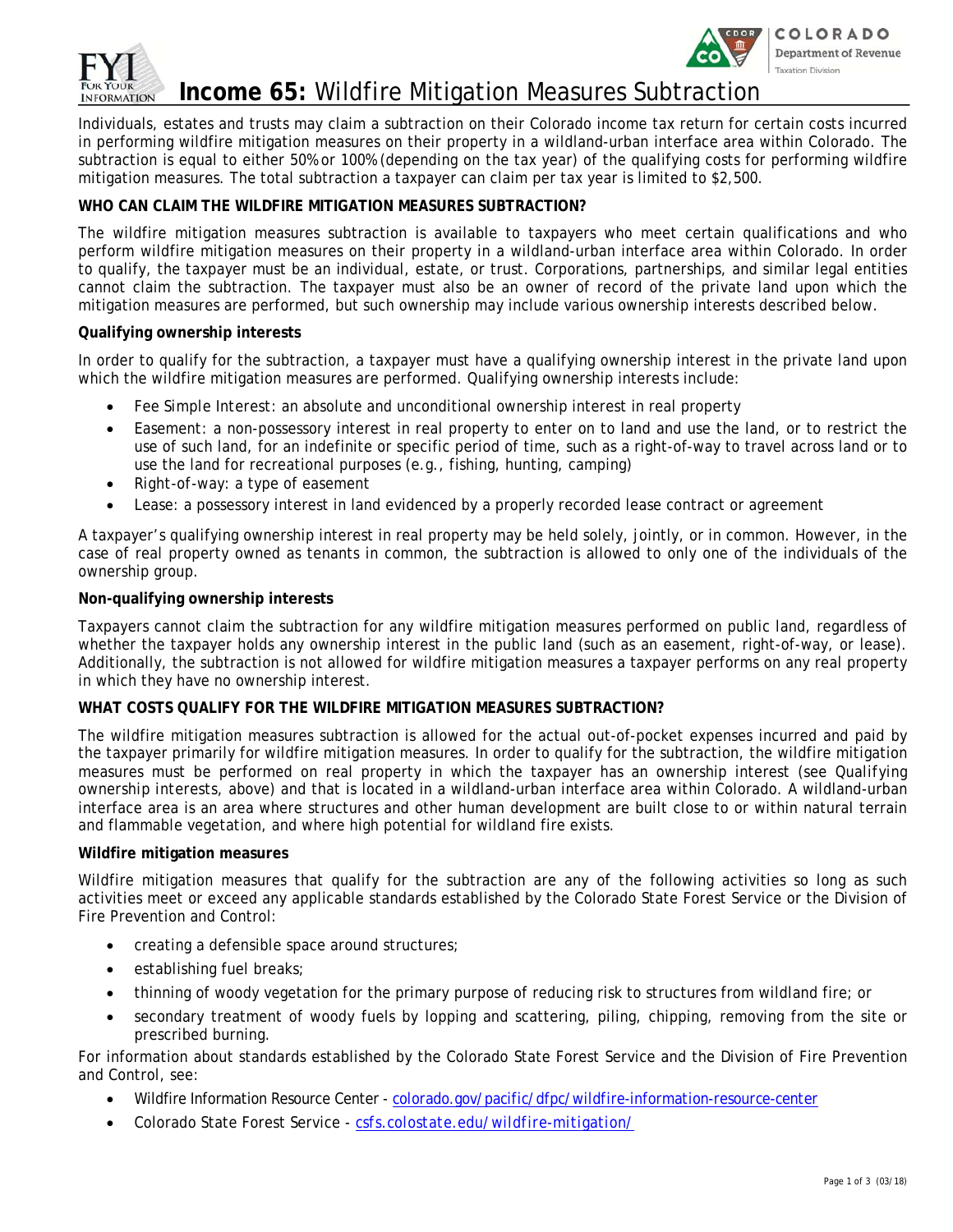

## **Qualifying costs**

In order to qualify for the subtraction, a cost must be an actual out-of-pocket expense incurred and paid by the taxpayer primarily for wildfire mitigation measures. A taxpayer must have a receipt documenting the cost of any wildlife mitigation measure for which the subtraction is claimed. Qualifying costs include:

- payment to a contractor to perform wildfire mitigation measures;
- the cost of a chainsaw if purchased primarily for wildfire mitigation measures; or
- the cost to rent an all-terrain vehicle, truck, tractor, or trailer if rented primarily to perform wildfire mitigation measures.

### **Non-qualifying costs**

The subtraction is not allowed for any of the following:

- *inspection or certification fees* paid in association with the performance of wildfire mitigation measures;
- *in-kind contributions or donations* of time, labor, materials, or equipment to perform wildfire mitigation measures;
- *the value of the landowner's time or labor* for performing wildfire mitigation measures; or
- *cost sharing, incentives, or grants* by which the cost of wildfire mitigation measures are borne, either directly or as the result of reimbursement, by someone other than the landowner.

Additionally, the subtraction is not allowed for any costs incurred primarily for some purpose other than wildfire mitigation, even if such costs yield some wildfire mitigating benefit. For example, the subtraction cannot be claimed for the purchase of an all-terrain vehicle, truck, tractor, or trailer, even if such vehicle is occasionally used to perform wildfire mitigation measures. Similarly, the subtraction cannot be claimed for the costs of landscaping performed primarily for aesthetic purposes, even if such landscaping provides some wildfire mitigating benefit.

#### **CALCULATIONS AND LIMITATIONS FOR THE SUBTRACTION**

The allowable subtraction is equal to a percentage of the qualifying costs incurred and paid by the taxpayer during the tax year, subject to the limitations discussed below. The applicable percentage is based upon the tax year for which the subtraction is claimed, as illustrated in the table to the right.

#### **Limitations**

The total subtraction claimed on any return cannot exceed \$2,500, regardless of whether the return is for a single filer or joint filers. Additionally, the total subtraction

claimed cannot exceed the federal taxable income reported on the return. If two taxpayers are legally allowed to file a joint return, but elect to file separately, only one of the two individuals can claim the subtraction. In the case of real property owned by tenants in common, the subtraction can be claimed by only one of the taxpayers in the ownership group.

### **SUPPORTING DOCUMENTATION**

To claim the subtraction, a taxpayer must complete and submit a Subtractions from Income Schedule (DR 0104AD) with their Colorado Individual Income Tax Return (DR 0104). The taxpayer must also submit copies of receipts documenting the qualifying costs for which the subtraction is claimed with their return. For electronically filed returns, scanned copies of receipts can be submitted either via e-file or by using the E-Filer Attachment function online at *Colorado.gov/RevenueOnline*.

| <b>Tax Years</b> | Percentage |
|------------------|------------|
| 2014-2016        | 50%        |

2017-2019 100% 2020-2024 50%

*Subtraction Percentage*